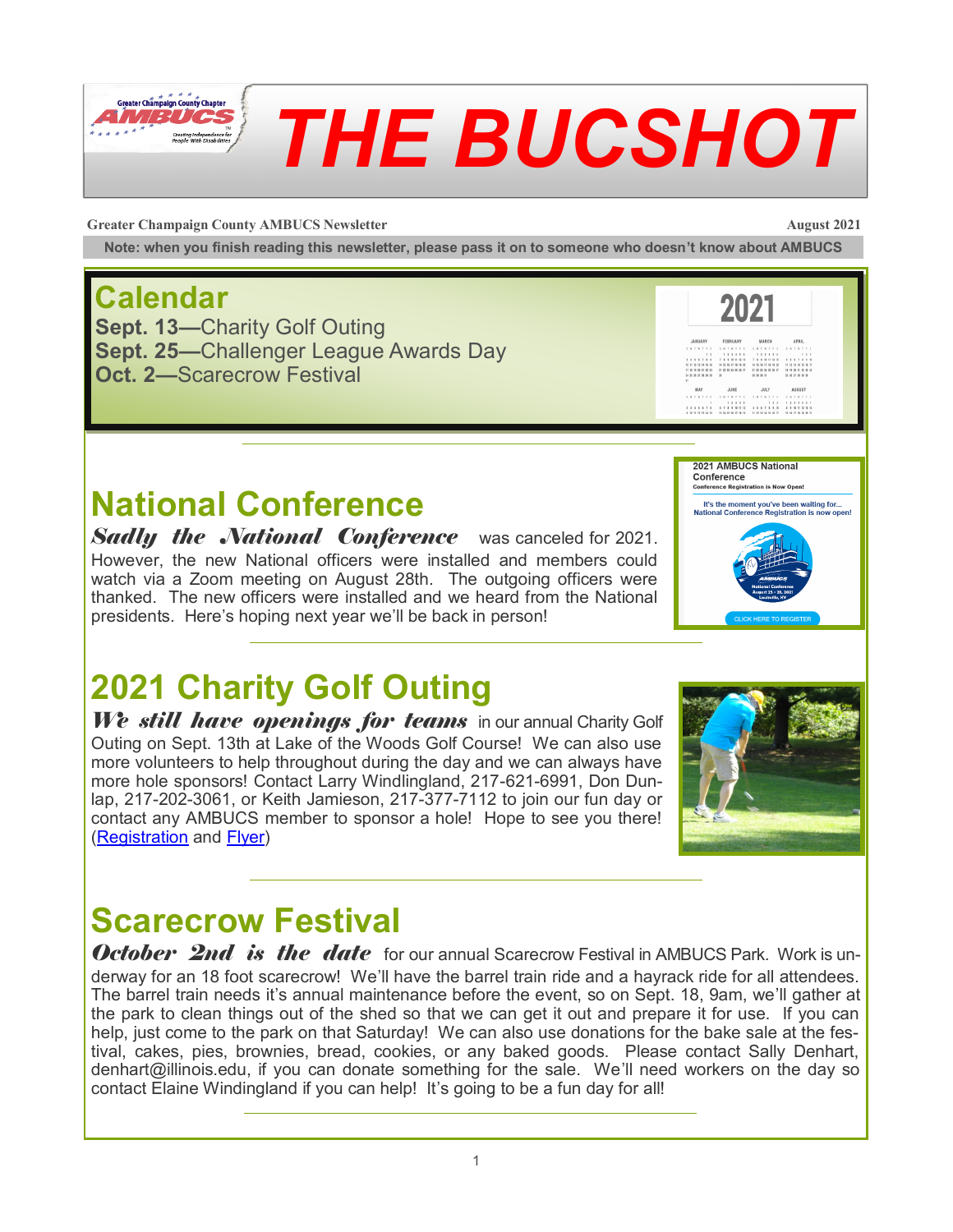# **Amtrykes**

*Scott Price is keeping our Amtryke Program* mov-

ing forward! He continues to repair Amtrykes and give out whatever he can. He has also exchanged bigger trikes for smaller ones the riders have outgrown and redeployed them to new riders. Also, our chapter has taken two Amtrykes from the trailer to give to riders. We agreed that with the inability to get more from National it was a waste to leave them sitting in the trailer with riders waiting. Scott will order the replacement trikes and get us in the queue to purchase them when they are available. That's Lila at the right enjoying her new Amtryke! Keep up the good work, Scott!



## **Chapter Social**

*President Kyle Moe and his wife Ashley,* organized our quarterly social at the Old Orchard Putt-Putt Golf Course on Aug. 20th. Sadly, the bowling alley was closed so we couldn't order their wonderful pizza. Kyle got permission from the golf course managers to bring in Papa Del's pizza instead. Salad, thin and thick crust pizza, and pop was available. It was a balmy night so we ate outside on their picnic tables. Next, we broke into 4-person teams to play 18 holes of golf. The person with the lowest score, Larry Windingland, won a \$15 gift certificate from Papa Del's. We had four people get a hole in one so we held a pick-a-number play-off to see who would win the second gift certificate and that winner was Pat Webb!

One of the best holes to play has a water feature that, if used correctly, facilitates a hole-in-one. Sally Denhart got lucky and the water god helped put her ball in the hole. He did not smile on Laura Gibbs, and sent her ball into the retention pool at the very end of the course. Laura tried to fish her ball out of the pond but being small she needed a little help from Larry Windingland to reach it and not fall in the water. Team work prevailed and Laura got her ball back! (3rd pic below)

We had a little music while playing the course, courtesy of Kyle's butt. (Well, okay, it was coming from his phone in his back pocket.) We were dancing and singing to the Beatles!

At the end of the night, members were slow to end the enjoyable night and unanimously voted to Do This Again! Thanks much to Kyle and Ashley for their hard work providing the members with a longover-due fun night together! Let's have more!

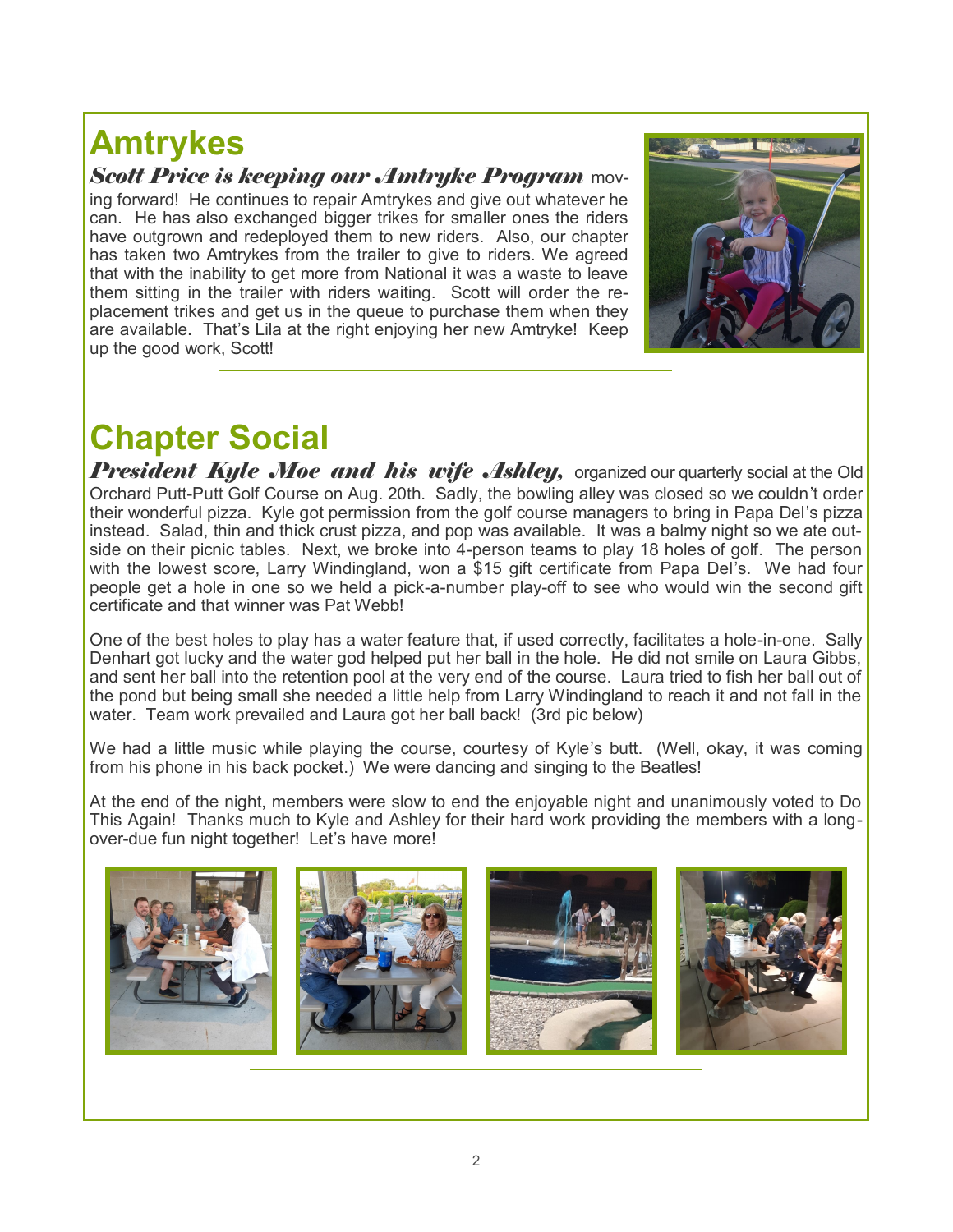# **A Visit from Earl Martin**

**Therapist extraordinaire, Earl Martin,** visited with us on Aug.17th to tell us about the new Sensory Gym at the North Lincoln therapy office. He did the research on similar installations and helped to create the gym. It has caves, zip lines, and a climbing wall. Earl uses the Amtrykes to let the clients ride around the track in the main room and then helps the special kids play through the Sensory Gym. He invited any AMBUC member to stop by and check it out! And, Earl will be joining us at the Scarecrow Festival in October to do some fittings from the Amtryke trailer. Thanks for everything, Earl!

### **Tidbits**

*Mary Ohmit,* long-time supporter and wife of member **Rick Ohmit**, visited with us at a meeting on Aug. 8th. She also joined us for our Chapter Social at Savoy. Always good to see you, Mary!

*Good thoughts are needed for* member **Judy Dramstad** who is having some leg problems. Her sister can use some good thoughts, too, as she goes into heart surgery. Judy will be helping take care of her.

*Mary Lou Younger and Wayne* had to deal with a burst pipe in their basement that brought down the ceiling!

*The easing of Covid restrictions* allowed Pat Lacey to hold a Celebration of Life for member **Bob Lacey**. He is missed at every AMBUCS' meeting and event!

*In the spirit of Shoulders Together,* **Keith Jamieson** and **Don Dunlap** helped the Springfield Chapter manage concessions at the Illinois State Fair.

*Riley Myren, great-nephew of member Sally Denhart,* **is now a <u>Marine!</u> He** graduated from boot camp on Sept. 3rd. Riley helped with several AMBUCS's ramp builds and events as a kid and attended lunch when he could.

*Member Deb Griest* has sold her hot air balloon, Mom's Toy. Farming takes up so much of her free time that flying lost out.

### **Splinters From the Board**

*The Board met at Papa Del's this month* (and had two special meetings), and addressed the following items:

- ==> voted to give \$1,000 to the U of I Wheelchair Basketball Camp to help with a meal
- ==> voted to add \$500 to the budget for AMBUCS Park decorating expenses

==> voted to donate \$500 to Developmental Services Center's Tree of Hope

==> voted to donate \$600 to the Disabled Students Organization's Christmas Party